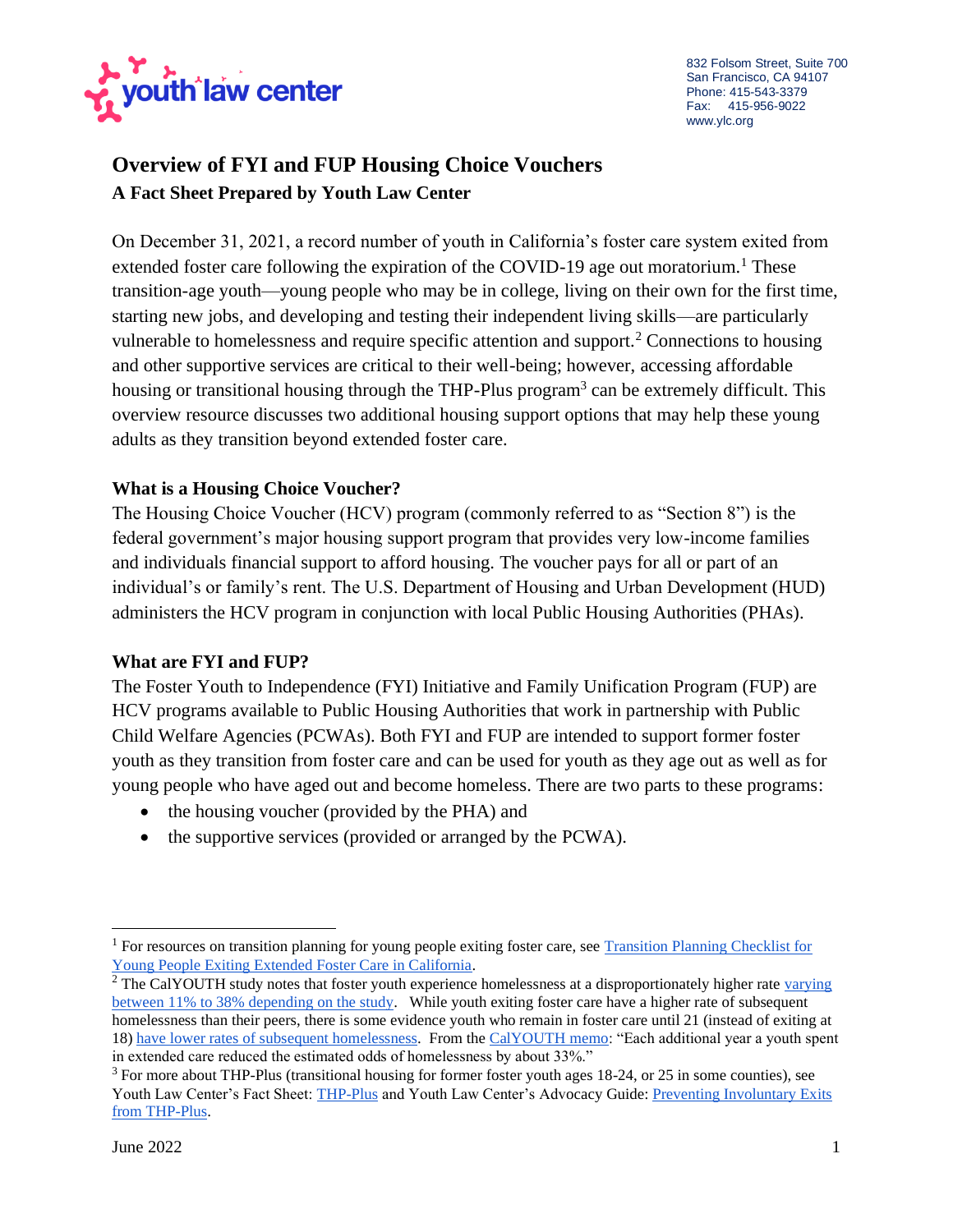

Any Public Housing Authority capable of administering Section 8 vouchers - which is most PHAs - can apply to HUD for FUP or FYI vouchers. While PHAs apply for FYI or FUP vouchers, to be eligible to receive those vouchers, there must be a partnership in place between the PHA and PCWA.<sup>4</sup>

The role of the Public Child Welfare Agency is to refer young people to the PHA after verifying their eligibility, and to provide or arrange for support services. Different than most housing choice vouchers, FYI and FUP are time limited. Both FYI and FUP provide up to 36 months of rental assistance and supportive services to assist the young person on their path to selfsufficiency. Young people do not have to receive support services to be part of the program, but these services can help eligible former foster youth to maintain the housing provided through the voucher. Available services may include engaging property owners, cultivating an inventory of available units, assisting with new furniture, helping set up utilities, and more.

## **Who is Eligible for FYI and FUP?**

FYI and FUP<sup>5</sup> eligibility are almost identical. Eligible youth must meet the three eligibility requirements:

- 1. Be least 18 years and not more than 24 years of age (have not reached their 25th birthday)<sup>6</sup>,
- 2. have left foster care<sup>7</sup>, or will leave foster care within 90 days, in accordance with a transition plan described in Section 475(5)(H) of the Social Security Act, and
- 3. homeless or are at risk of becoming homeless at age 16 or older.

According to [a survey by John Burton Advocates for Youth,](https://jbay.org/wp-content/uploads/2021/11/2020-21-Statewide-Analysis-of-Supportive-Housing-for-Former-Foster-Youth-in-CA.pdf) 22% of counties said their FYI or FUP vouchers are prioritized for specified populations of foster youth, such as parenting youth.

## **The Difference Between FYI and FUP**

While FUP vouchers can be used for families and young people who are leaving or have left foster care, FYI vouchers can only be used for young people who are in or have left foster care.

<sup>&</sup>lt;sup>4</sup> This partnership can take the form of a letter of intent or a memorandum of understanding. PCWAs must provide or arrange for services, but can do so in many ways and can arrange for services on an individual basis. For example, arranging for services through Medi-Cal, a workforce program or Chafee is sufficient.

<sup>&</sup>lt;sup>5</sup> Families are also eligible for FUP vouchers if their children are at risk of child welfare system involvement due to housing or if reunification could occur if housing was available. This resource focuses on FUP and FYI vouchers for young people.

<sup>&</sup>lt;sup>6</sup> A youth must be no more than 24 years old at the time of PCWA certification as FYI-eligible and also at the time of Housing Assistance Payment (HAP) contract execution. However, so long as the youth meets these criteria, the youth can use the voucher beyond the age of 25.

<sup>7</sup> This includes probation supervised foster youth as well.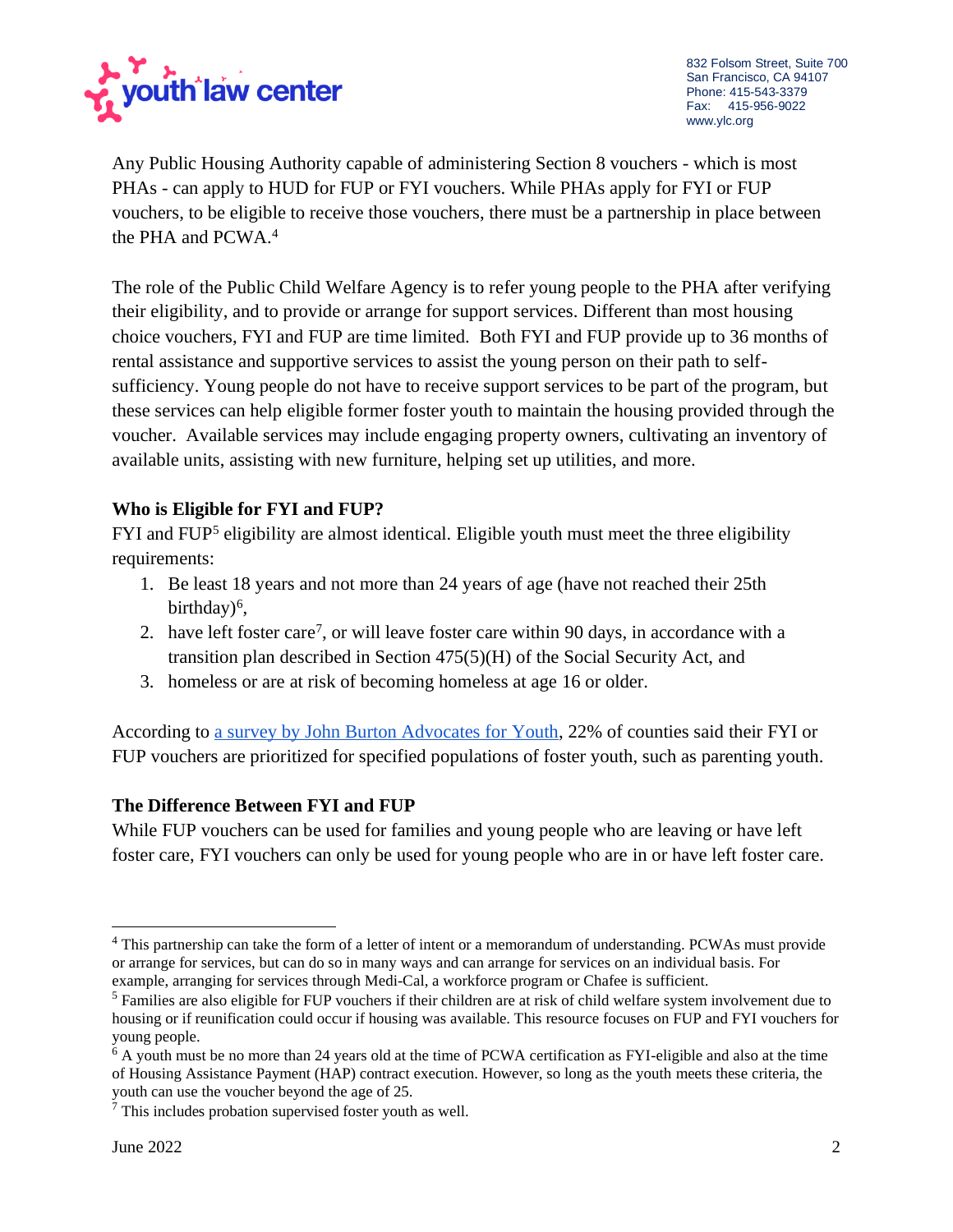

832 Folsom Street, Suite 700 San Francisco, CA 94107 Phone: 415-543-3379 Fax: 415-956-9022 www.ylc.org

FUP and FYI vouchers are distributed differently. To date, FUP vouchers have been issued to Public Housing Authorities as part of a Notice of Funding Availability (NOFA) when vouchers are available.<sup>8</sup> PHAs with FUP vouchers can award them to eligible young people and families. FYI vouchers come from a separate pool of vouchers called the Tenant Protection Vouchers and can be issued upon request for any number of young people, not to exceed 50 per PHA. **As long as the PCWA and PHA are willing to collaborate, any PHA in California administering House Choice Vouchers can request FYI vouchers on demand for eligible youth from HUD**.

## **How Does a Youth Apply for FYI or FUP?**

Young people should ask their child welfare or Independent Living worker to refer them for a FUP or FYI voucher if appropriate. The Public Child Welfare Agency makes the referral to the PHA for FUP or FYI. The PCWA is responsible for certifying that the youth is eligible based on their foster care system history and the PHA must determine eligibility for the voucher.

Once the application is submitted to the PHA and the youth is determined eligible, two things can occur. If the PHA has FUP vouchers, it can distribute that voucher to the youth. The PHA can also request a FYI voucher from HUD and HUD dispenses the voucher on demand to the PHA. Once the youth is able to find housing, the PHA administers the FYI voucher to the landlord on behalf of the youth. It can be difficult for a young person to find appropriate housing, especially in some parts of California. The PCWA should assist with housing navigation throughout this process. This process should also be integrated with the greater local homelessness response, including collaboration with the local Continuum of Care (CoC) and the coordinated entry system.

The youth should be offered supportive services during their time in the FUP or FYI program.<sup>9</sup> In California, funding available to provide these services include CHAFEE Emergency Covid Funding through the FYI Funding Pilot Program, [Homeless Housing Assistance, and Prevention](https://bcsh.ca.gov/calich/hhap_program.html) (HHAP), [California Emergency Solutions and Housing \(](https://www.hcd.ca.gov/grants-funding/active-no-funding/cesh.shtml)CESH), Continuum of Care (CoC) funding, and others.

**How Did the Fostering Stable Housing Opportunities (FSHO) Act Impact FYI Vouchers?**  FSHO, passed in December of 2020, made the FYI program federal law rather than a HUD initiative. FSHO also provides young people with FYI vouchers the opportunity to extend the

<sup>8</sup> You can see which PHAs have received FUP vouchers here: [https://www.hud.gov/sites/dfiles/PIH/documents/FUP\\_Awards\\_All%20Years\\_PDF.pdf.](https://www.hud.gov/sites/dfiles/PIH/documents/FUP_Awards_All%20Years_PDF.pdf)

<sup>&</sup>lt;sup>9</sup> The California Department of Social Services (CDSS) is administering a Foster Youth to Independence (FYI) Funding Pilot Program until September 30, 2022 providing \$4 million of CHAFEE Emergency Covid Funding to help counties and IV-E tribes provide supportive services for youth with FYI vouchers. For more information, see [All-County Information Notice \(ACIN\) I-88-21.](https://www.cdss.ca.gov/Portals/9/Additional-Resources/Letters-and-Notices/ACINs/2021/I-88_21.pdf?ver=2021-10-29-152726-810)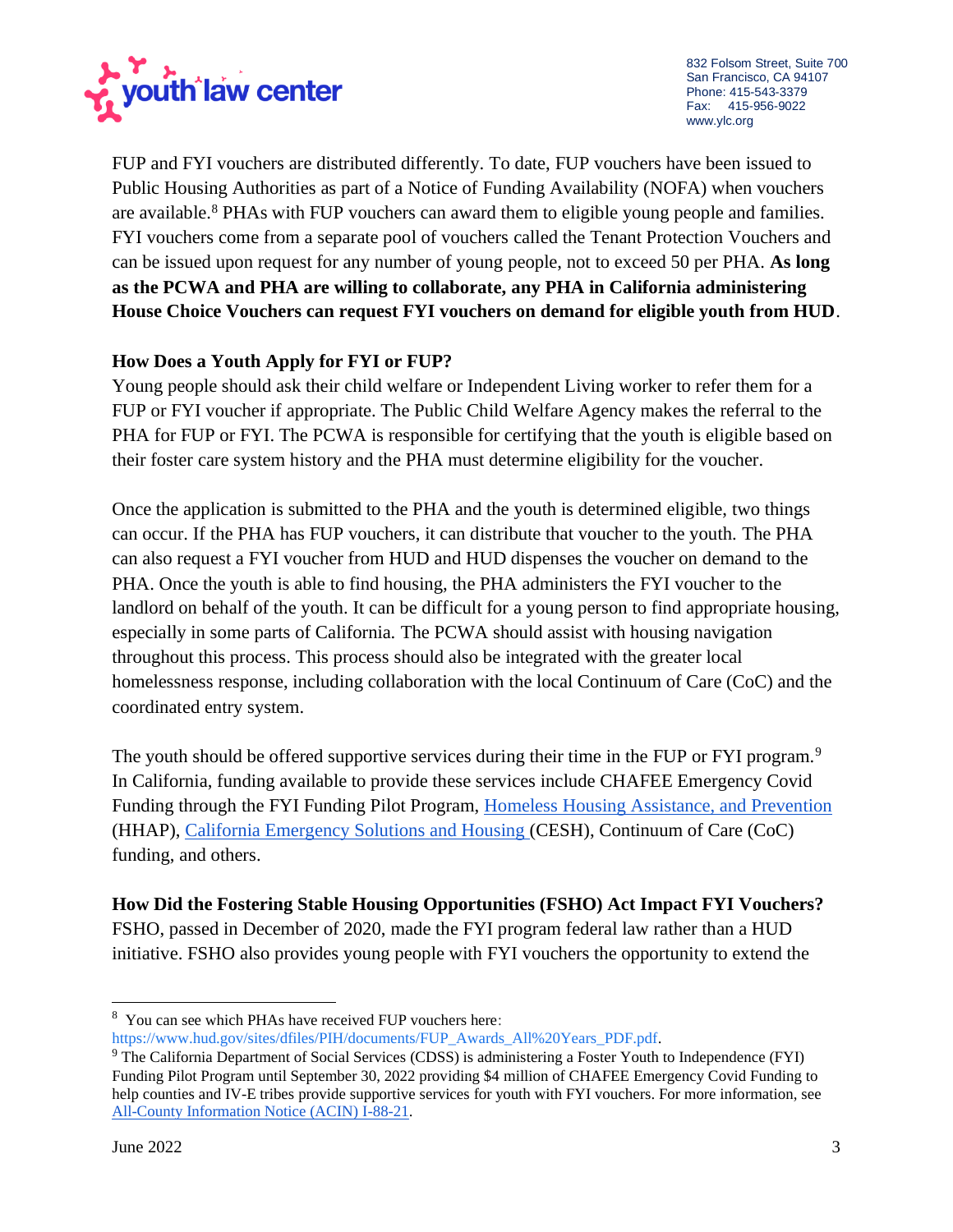

voucher by two additional years if they enroll in [HUD's Family Self Sufficiency Program](https://www.hud.gov/program_offices/public_indian_housing/programs/hcv/fss) (FSS) or a similar program.

## **Additional Resources:**

- HUD's FYI Website: [https://www.hud.gov/program\\_offices/public\\_indian\\_housing/programs/hcv/fyi](https://www.hud.gov/program_offices/public_indian_housing/programs/hcv/fyi)
- HUD's FUP Website: [https://www.hud.gov/program\\_offices/public\\_indian\\_housing/programs/hcv/family](https://www.hud.gov/program_offices/public_indian_housing/programs/hcv/family)
- HUD's FYI FAQ: [https://www.hud.gov/sites/dfiles/PIH/documents/FYI\\_FAQs\\_Version\\_VMS\\_Reporting\\_](https://www.hud.gov/sites/dfiles/PIH/documents/FYI_FAQs_Version_VMS_Reporting_&_Amended_Notice_Update_9.29.2021_%20(002).pdf) [&\\_Amended\\_Notice\\_Update\\_9.29.2021\\_%20\(002\).pdf](https://www.hud.gov/sites/dfiles/PIH/documents/FYI_FAQs_Version_VMS_Reporting_&_Amended_Notice_Update_9.29.2021_%20(002).pdf)
- HUD's FYI Email Address: [FYI@hud.gov](mailto:FYI@hud.gov)
- The National Center for Housing and Child Welfare: <https://www.nchcw.org/fyi>
- John Burton Advocates for Youth (JBAY) Roster of Public Housing Authorities: <https://jbay.org/resources/pha-ca/>
- FYI Referral Letter CA Attorneys: [https://www.ylc.org/resource/fyi-referral-letter-ca](https://www.ylc.org/resource/fyi-referral-letter-ca-attorneys/)[attorneys/](https://www.ylc.org/resource/fyi-referral-letter-ca-attorneys/)